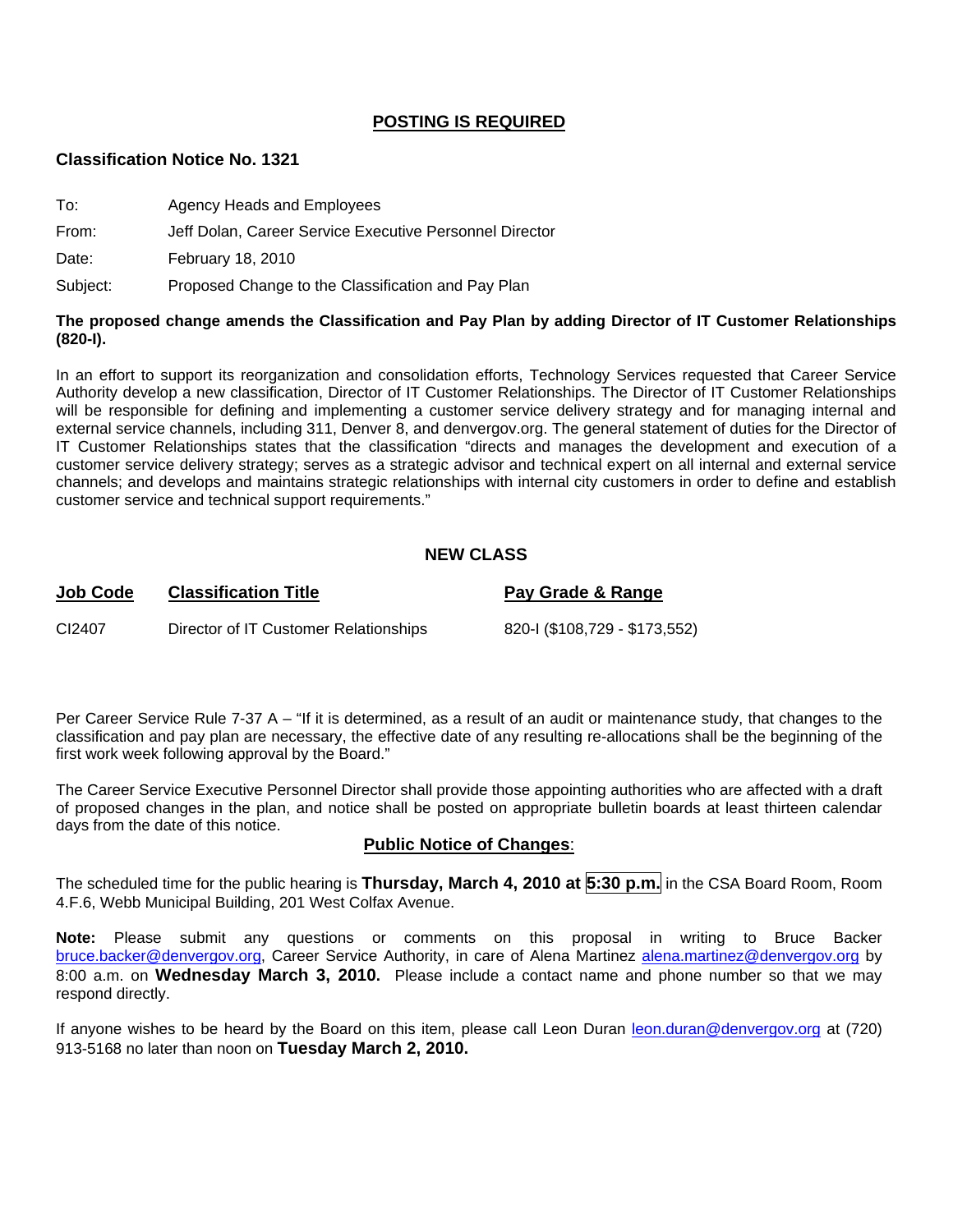

# Career Service Authority

Page 1 of 6

# Director of IT Customer Relationships

# **GENERAL STATEMENT OF CLASS DUTIES**

Directs and manages the development and execution of a customer service delivery strategy; serves as a strategic advisor and technical expert on all internal and external service channels; and develops and maintains strategic relationships with internal city customers in order to define and establish customer service and technical support requirements.

# **DISTINGUISHING CHARACTERISTICS**

The Director of IT Customer Relationships functions as a liaison between client groups and IT management to define business needs and develop technical solutions. The Director of IT Customer Relationships is also responsible for marketing information technology capabilities to clients. The Director of IT Customer Relationships is distinguished from the *Manager 2* in Information Technology, which is responsible for directing and managing the delivery of a specific technology or operation "by developing objectives while implementing strategies and managing plans, programs, and projects."

# *Guidelines, Difficulty and Decision Making Level:*

Guidelines are in the form of stated vision and objectives for the division or agency.

Work assignment is unstructured and employee is responsible for implementing and managing a variety of objectives, resources, and strategies to achieve the goals of the division or agency. Duties performed include operational and organizational planning, developing standards, schedules, priorities, guidelines, processes, measurement (evaluation) systems, implementation of production and performance management standards, and allocating resources.

Employee is responsible for implementing operational goals and objectives for the management of a range of complex divisions and/or city wide responsibilities and overall functions in which several projects and programs may be in progress with simultaneous, multiple resource involvement. Develops solutions to organizational and operational problems, responsible for organizational management (development, staffing, and conflict), and allocating resources.

# *Level of Supervision Received and Quality Review:*

Under executive direction, the employee is delegated personal responsibilities and authorities over a division, agency, or department. Agency managers or directors, the Mayor, cabinet members, and/or a commission or board may review work for soundness of judgment and conclusion.

# *Interpersonal Communications and Purpose:*

Contacts are of a non-prescribed nature involving the negotiation and resolution of problems and where exceptional degrees of discretion, judgment, and knowledge are required. Contacts where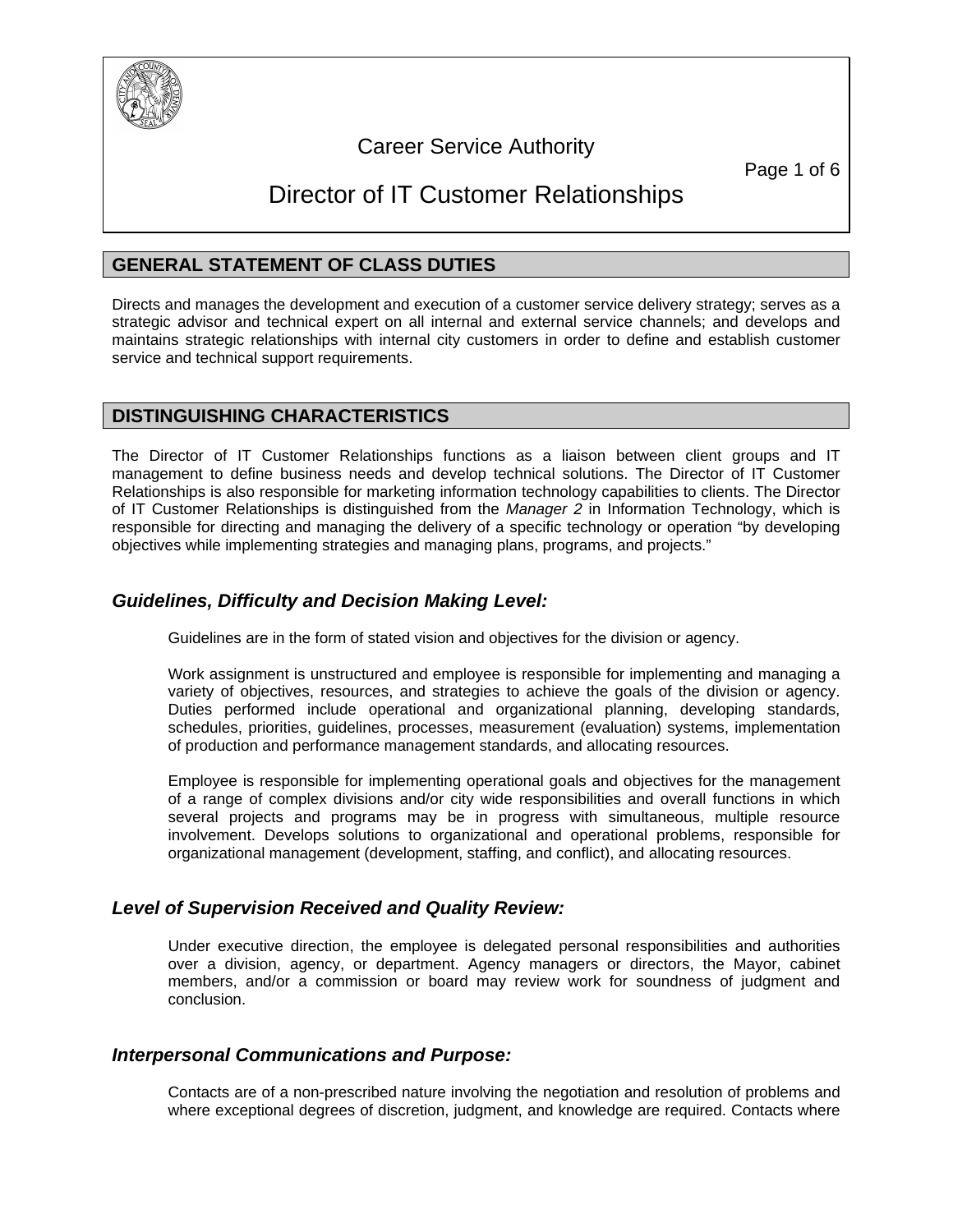# Director of IT Customer Relationships Page 2 of 6

the exchange of information, support, influence, and cooperation may have a very significant impact on the organization.

## *Level of Supervision Exercised:*

Supervises two or more managers and/or exempt level IT professionals.

## **ESSENTIAL DUTIES**

Develops and executes a customer service delivery strategy, which aligns with and supports the city's technology and business strategies. Participates in developing organizational strategies, initiatives, policies and practices that have major consequence and/or long-term significance to information technology communications and customer service.

Establishes objectives and plans, designs and develops communication programs and projects utilizing technical expertise and directs and manages their implementation. Ensures programs and projects keep to schedules and are accomplished within budget projections.

Cultivates, fosters and maintains positive working relationships with representatives from agencies and departments, outside vendors, contractors, and consultants, and elected officials to define and establish customer service and technical support requirements.

Serves as a strategic advisor and provides expert advice to executive management on all short and long term actions, decisions, or positions related to the marketing of Technology Services to the city, including efforts on communication planning and program implementation.

Develops and implements communication procedures and standards within Technology Services, works with functional groups within Technology Services to communicate and clarify customer requirements, and coordinates the utilization of a variety of methods to collect feedback on user preferences for communication tools and channels.

Represents Technology Services' positions, initiatives, perspectives, and interests with other agencies and departments, community and business groups, and legislative officials at the request of, or on behalf of the executive.

Maintains external awareness, monitoring conditions, trends, innovations and practices that may have implications for the organization. Incorporates systems thinking to help lead change that supports continuous improvement.

Participates in the development of budget recommendations, secures resource allocations, and seeks alternative resource solutions for a functional and/or operational area(s).

Researches financial impacts, consequences of proposed projects, programs, actions, and provides justification to managers and/or executives and others as part of review/approval process.

Manages and directs subordinate staff; sets priorities; provides general guidance and instruction on expected outcomes; delegates and reviews work.

Prepares staffing plans and submits requests to higher level managers to meet organizational, functional or operational requirements. Initiates and implements hiring procedures, oversees and/or conducts interviews, approves subordinate staffs' candidate selection decisions/recommendations.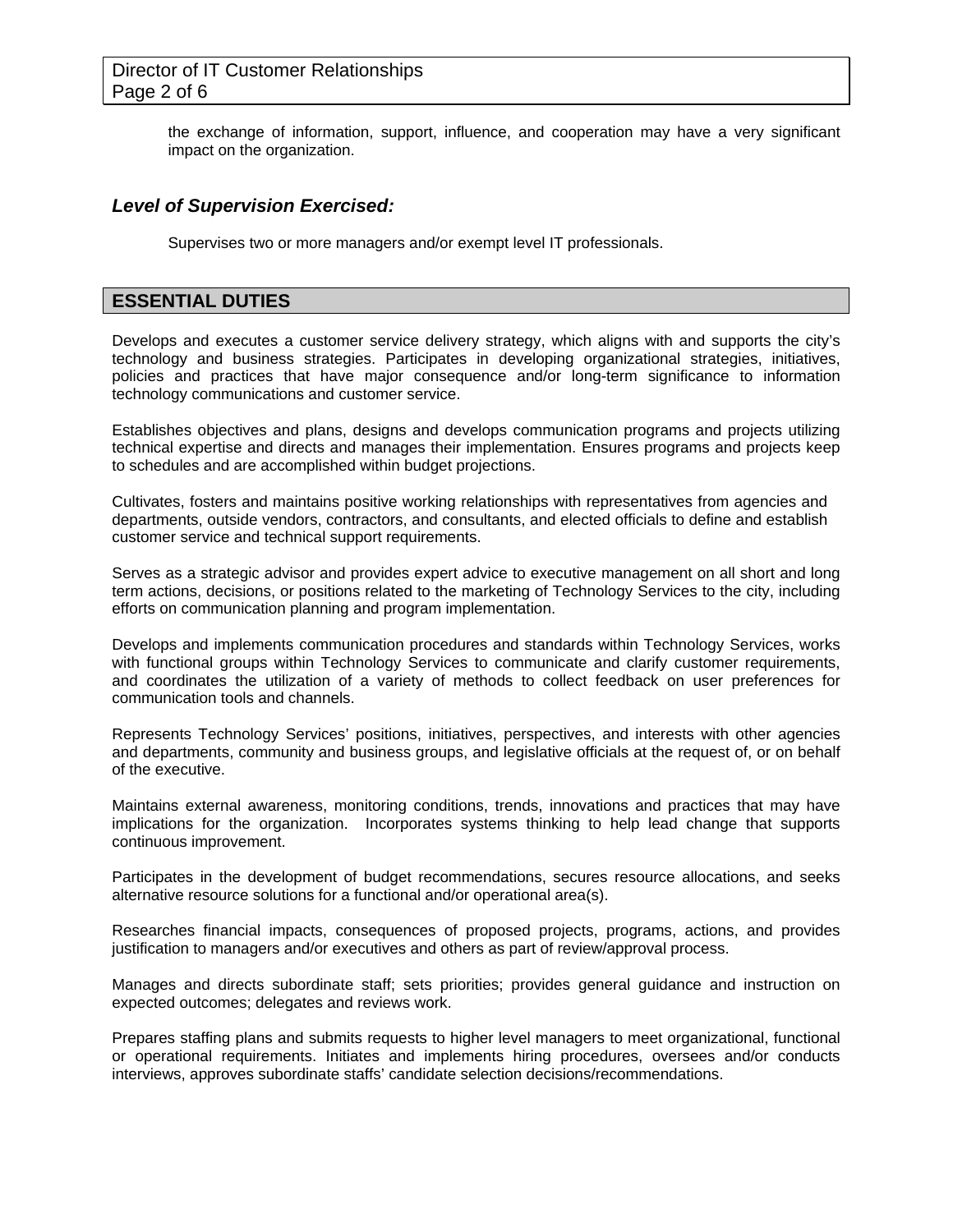Sets performance standards/objectives within functional or operational area(s). Establishes and/or approves individual performance plans, provides coaching and feedback, conducts performance reviews.

Drives staff development initiatives to instill shared values and enhance core competencies across functions, operations and/or the organization. Initiates and implements activities to develop, build upon and encourage performance strengths of subordinate managers, supervisors and staff.

Performs other duties as assigned or directed.

Any one position may not include all of the duties listed. However, the allocation of positions will be determined by the amount of time spent in performing the essential duties listed above.

### **MINIMUM QUALIFICATIONS**

#### *Competencies, Knowledge, & Skills:*

- **Oral Communication** Clearly communicates and explains agency/department policies and work assignments to staff and others, and communicates information about the assigned functional and/or operational area's activities to peers, higher-level managers, staff of other organizations, internal and external customers of a localized function, and local stakeholder groups.
- **Written Communication** Composes, reviews, edits and issues a variety of written materials for diverse audiences; communicates purpose in a succinct and organized manner, appropriate for context, time and place. Written materials affect a local assigned functional and/or operational area(s), a program(s) or segment thereof or limited population of customers.
- **Sales & Marketing** Knowledge of principles and methods for showing, promoting, and selling products or services. This includes marketing strategy and tactics, product demonstration, sales techniques, and sales controls systems.
- **Communications & Media** Knowledge of media production, communication, and dissemination techniques and methods. This includes alternative ways to inform and entertain via written, oral and visual media.
- **Interpersonal Skills** Establishes and maintains constructive and cooperative interpersonal relationships with staff, peers, higher-level managers, staff of other organizations, internal customers, and external customer and stakeholder groups to accomplish the organization's mission. Adapts approaches to different people and situations.
- **Conflict Management** Minimizes confrontations, disagreements, complaints, and grievances and resolves them in a constructive manner. Works with staff, higher-level managers, peers, staff of other organizations, internal customers, a limited population of external customers and local stakeholder groups to generate areas of agreement and joint action.
- **Influencing/Negotiating** Uses persuasion to change the decisions, opinions, attitudes and behaviors of staff, higher-level managers, peers, internal customers, a limited population of external customers, and local stakeholder groups. Brings opposing groups or individuals together in order to reconcile differences and accomplish organizational goals that affect a local functional and/or operational area or a program segment.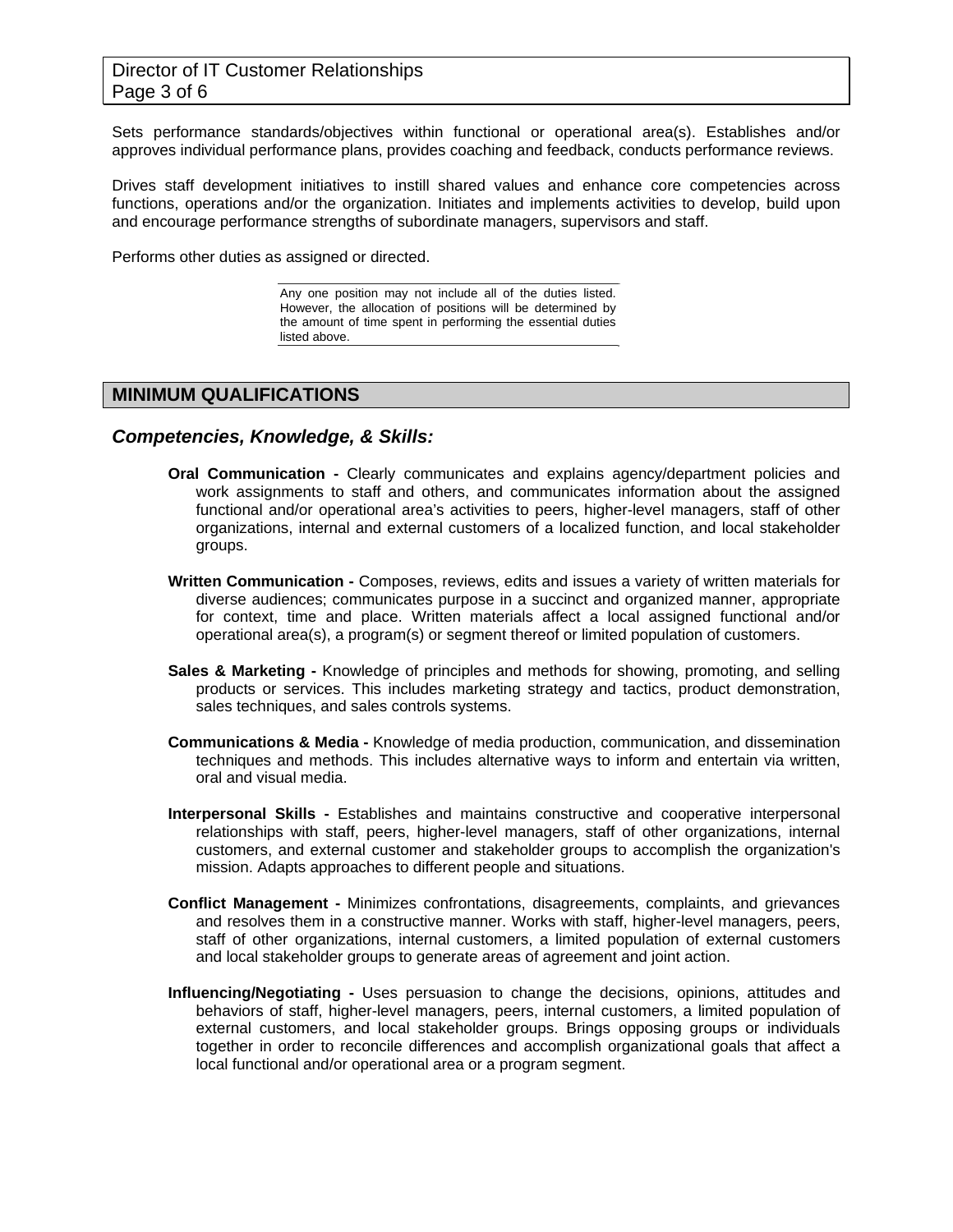- **Financial Management** Plans, administers, allocates, negotiates, and monitors revenue and/or expenditures to ensure cost-effective management of programs, projects and policies for functional and/or operational area(s).
- **Decisiveness** Commits to action, even in uncertain situations, by making sound and timely decisions necessary to carry out programs, ideas, systems or policies that affect a local functional and/or operational area, program segment, or limited population of customers.
- **Problem Solving** Uses logic to identify and solve problems involving part of an organization. Considers various choices, competing viewpoints and alternatives. Solutions primarily affect a local functional and/or operational area(s), program segment(s), or limited population of customers.
- **Flexibility** Is open to new ideas and adapts to changing work situations and priorities by modifying existing plans and work methods that affect part of an organization, higher-level managers, peers, staff of other organizations, internal customers, a limited population of external customers, and local stakeholder groups. Remains calm under pressure.
- **Self-Direction** Sets goals and takes initiative in implementing ideas, systems or policies that affect an functional and/or operational area(s), program(s), or limited population of customers. Manages time efficiently; encourages feedback; and invests in self-development.
- **Client Orientation** Applies quality management principles and processes for delivery of highquality services in part of an organization; anticipates and meets demands of internal customers and a limited population of external customers; strives for continuous improvement.
- **Leadership** Initiates and sustains action to accomplish the goals of part of a functional and/or operational area within an agency/department by guiding and motivating others and gaining the confidence and active support of subordinates, peers, staff of other organizations, internal customers, a limited population of external customers, and local stakeholder groups. Achieves voluntary commitment to shared values and goals and adapts leadership style to different situations.
- **Planning and Evaluating** Establishes goals and objectives of a functional and/or operational area; identifies required resources and develops plans for carrying out the work in a timely manner. Monitors and evaluates progress to ensure that program(s) and policies are being implemented and adjusted as necessary to accomplish the organization's mission. Impact is limited to an operational or functional area, program(s), or limited population of customers.
- **Human Resource Management** Works with human resource staff to implement human resource policies for part of an organization to ensure accomplishment of organizational goals through effective recruitment, selection, training, performance appraisal, recognition and corrective/disciplinary action; maintains effective employee relations and complies with government/citywide regulations and policies.
- **Managing Diverse Workforce** Recognizes diversity as a business strategy; recruits, develops and retains a diverse workforce for an organization within an agency/corporation; promotes teamwork, acceptance and productivity among persons exhibiting cultural, ethnic, gender, and other individual differences.
- **Team Building** Encourages and facilitates cooperation and open communication and promotes team work at all levels in part of an organization; cooperates with staff, higher-level managers, peers, staff of other organizations, internal customers, a limited population of external customers, and local stakeholder groups to accomplish the organization's goals.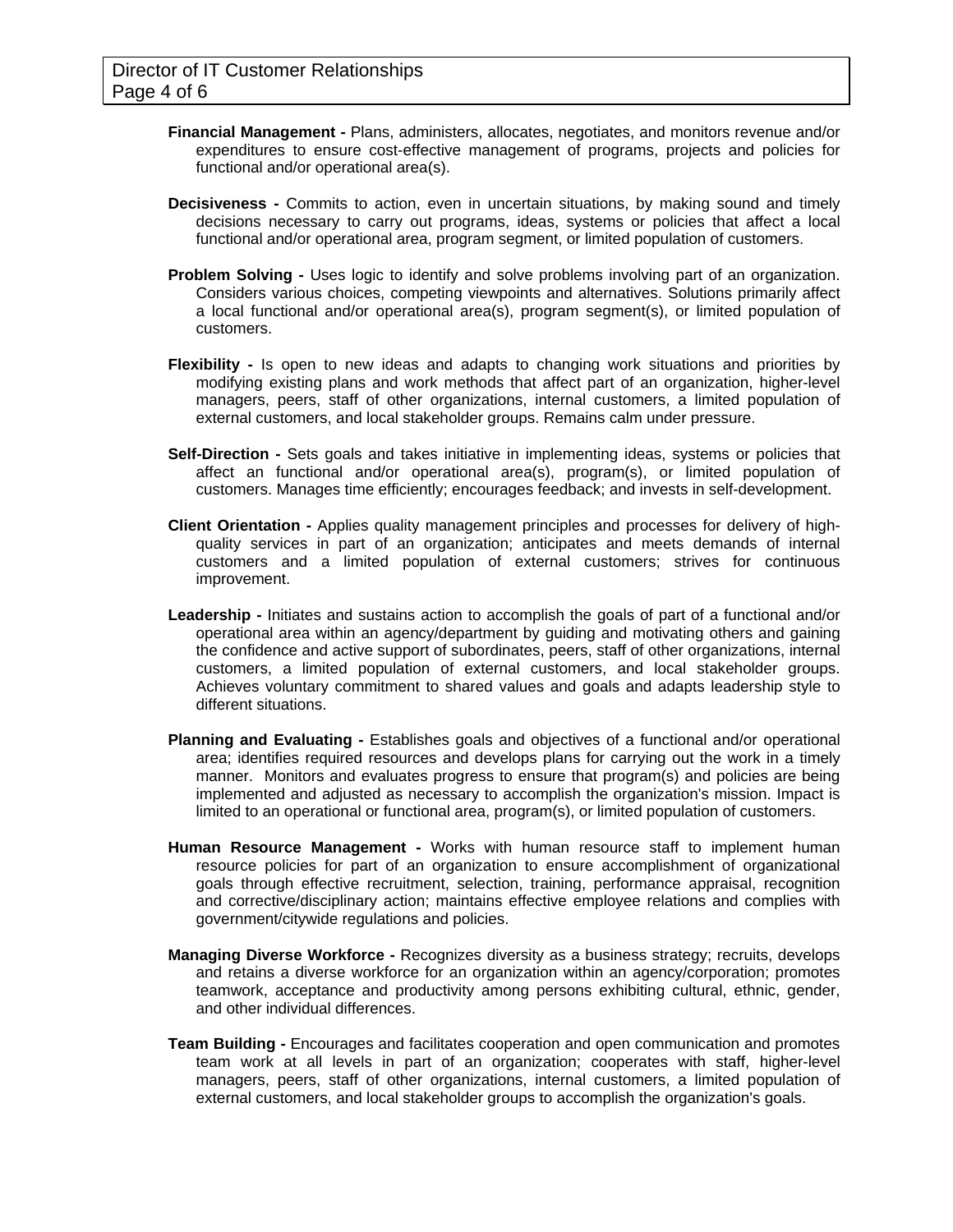- **Internal Controls/Integrity** Implements, and maintains accounting and administrative controls for part of an organization within an agency/department. Exhibits personal integrity and promotes ethical conduct by employees; abides by the City's Code of Ethics.
- **Technical Competence** Is knowledgeable about the subject matter, procedures, requirements, regulations and policies related to area of responsibility. Provides expert advice to staff, higher-level managers, peers, program and administrative staff of other organizations, internal customers, a limit functional and/or operational area(s), program(s) or segment thereof or limited population within the City and County.
- **External Awareness** Stays informed about key issues affecting the assigned functional and/or operational areas and/or the agency/department, including political, economic, social, technological and administrative factors, and uses the information in making decisions that affect a wide range of agency/department activities, work of other organizations, or the public.
- **Technology Management -** Integrates technology into the workplace; develops strategies using new technology to manage and improve the effectiveness of multiple functional and/or operational area(s) or program(s); understands the impact of technological changes on the organization.
- **Web Technology** Knowledge of the principles and methods of web technologies, tools, and delivery systems including web security, privacy policy practices, and user interface issues.

**Physical Demands** (Physical Demands are a general guide and specific positions will vary based on working conditions, locations, and agency/department needs)*:* 

Sitting: remaining in the normal seated position. Handling: seizing, holding, grasping, or otherwise working with hand(s). Talking: expressing or exchanging ideas by means of spoken words. Hearing: perceiving the nature of sounds by the ear. Repetitive motions: making frequent movement with a part of the body. Eye/hand/foot coordination: performing work through using two or more.

### *Working Environment:*

Pressure due to multiple calls and inquiries. Subject to many interruptions. Subject to varying and unpredictable situations. Subject to long irregular hours.

### *Education Requirement:*

Bachelor degree in Business Administration, Communications/Marketing, Computer Information Systems, Computer Science, or a directly related field.

### *Experience Requirement:*

Three years of management level work in an administrative or operating capacity in information technology, of which one year must have included budget and fiscal oversight responsibilities and one year of establishing objectives and strategies for a functional and/or operational area.